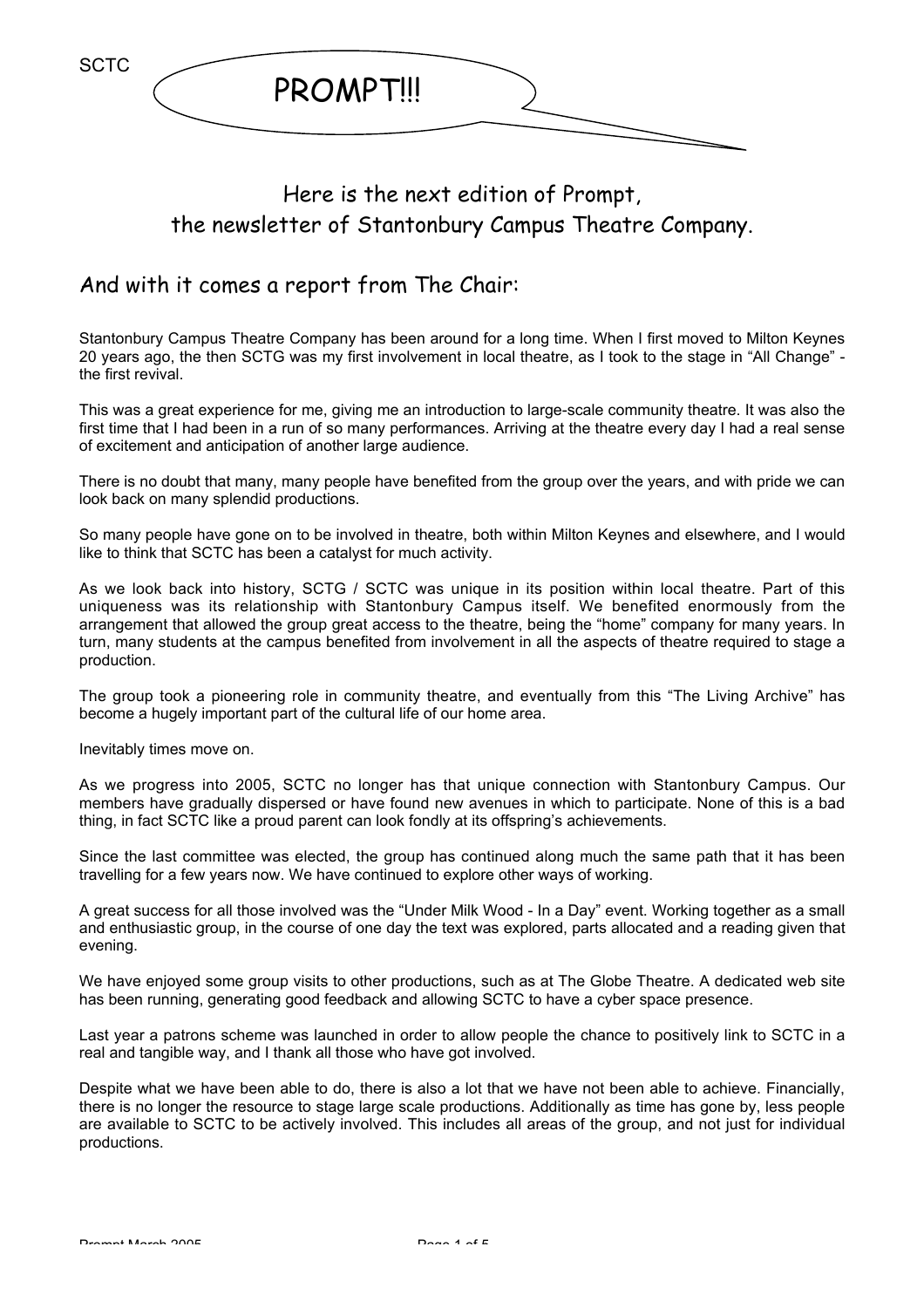#### **SCTC**

It has been a struggle to form a committee for some years now, and even more of a challenge to fit this into people's busy lives.

As you will see elsewhere in this newsletter, the AGM date has been set for Wednesday 13th April. It will be held in PA1 at Stantonbury Campus @ 7:30pm.

The purpose of an AGM is of course to review the past year, report the financial situation and elect / re-elect committee members. The present committee will fulfil the obligations of the groups AGM, but the events will be predominately directed by the EGM scheduled to occur immediately following the AGM.

The AGM meeting will be asked to elect / re-elect the committee with the sole purpose of presiding over the EGM, and if approved, completing the terms of the resolution. The EGM will have one resolution for members to vote on. You can read the details of the resolution in the EGM notification, but in short it is proposed that SCTC is dissolved.

The committee have decided after much discussion that it feels that SCTC is no longer a viable group, and as such it recommends that you support the resolution.

If the members present decide to vote against the resolution, the committee (as currently constituted) will in great probability disband by resignation. Therefore if anyone wishes to be nominated for election to the committee, they should contact the chair as soon as possible.

Why has the committee come to the decision to call this EGM?

As discussed earlier in my report, there is a definite lack of involvement from the "membership". This does not just mean people to act in productions. For several years the group has struggled to raise a committee. Many of the people who have become involved no longer have the time or experience to achieve the necessary roles needed to successfully run a production.

We lack finance. There is no money to give us a start in planning anything.

We no longer have any connection with Stantonbury, and have not been able to perform or rehearse there for some while.

SCTC has been fantastic in so many ways. But it has had its day, and we on the committee all feel that it is time to let it gracefully go to sleep now. Memories will live on for as long as there is anybody who had a place for SCTC in their hearts.

I would like to thank all those who have been involved with SCTC during the last year, and supported what we have tried to achieve. I would also like to thank all those that I personally have worked with during the past 20 years of involvement - and I also look forward to continuing involvement in a variety of future productions.

Mike Thomas

March 2005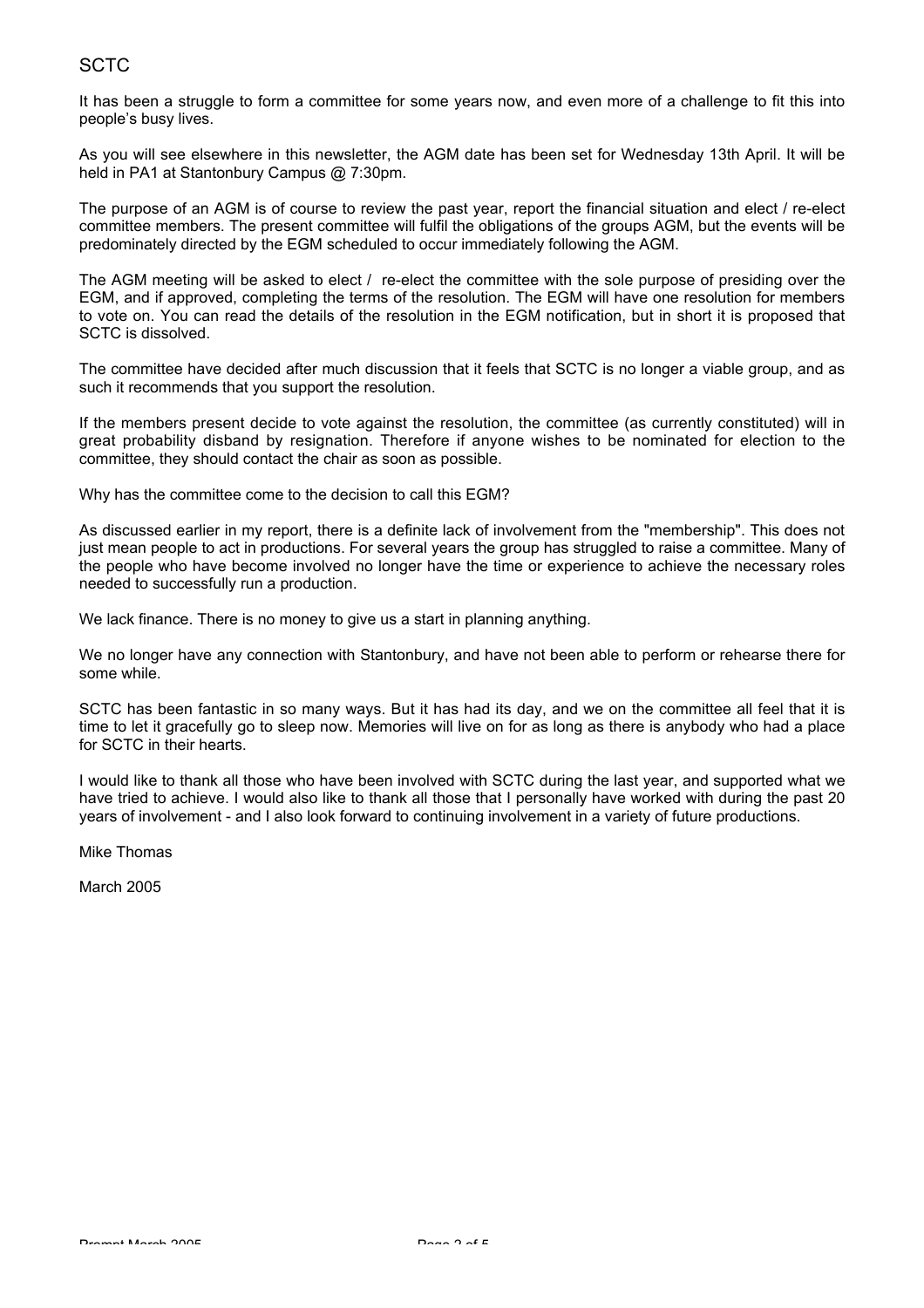### Following on from that, comes the announcement of the AGM: **STANTONBURY CAMPUS THEATRE COMPANY NOTICE OF ANNUAL GENERAL MEETING**

Notice is hereby given that the Annual General Meeting of Stantonbury Campus Theatre Company will be held at 7.30pm on Wednesday, 13th April 2005 in PA1 at Stantonbury Campus.

- 1. Apologies.
- 2. To receive the minutes from the previous AGM.
- 3. To receive the financial report.
- 4. To receive the Chair's report
- 5. To reappoint the existing committee members for the purpose of presiding over the following Extraordinary General Meeting. (If the EGM resolution is not agreed, then the meeting will need to appoint a new committee).

M. Thomas Chair



Notice is hereby given that an Extraordinary General Meeting of Stantonbury Campus Theatre Company, will be held immediately after the AGM on Wednesday  $13<sup>th</sup>$  April 2005 in PA1 at Stantonbury Campus, to consider and if thought fit to pass the proposed special resolution:

Special Resolution

It is herby proposed by the executive committee of Stantonbury Campus Theatre Company, that the said charity shall be dissolved.

The terms under which the charity will be dissolved are:

1. That any outstanding production liabilities will be met from any such funds that the charity may hold.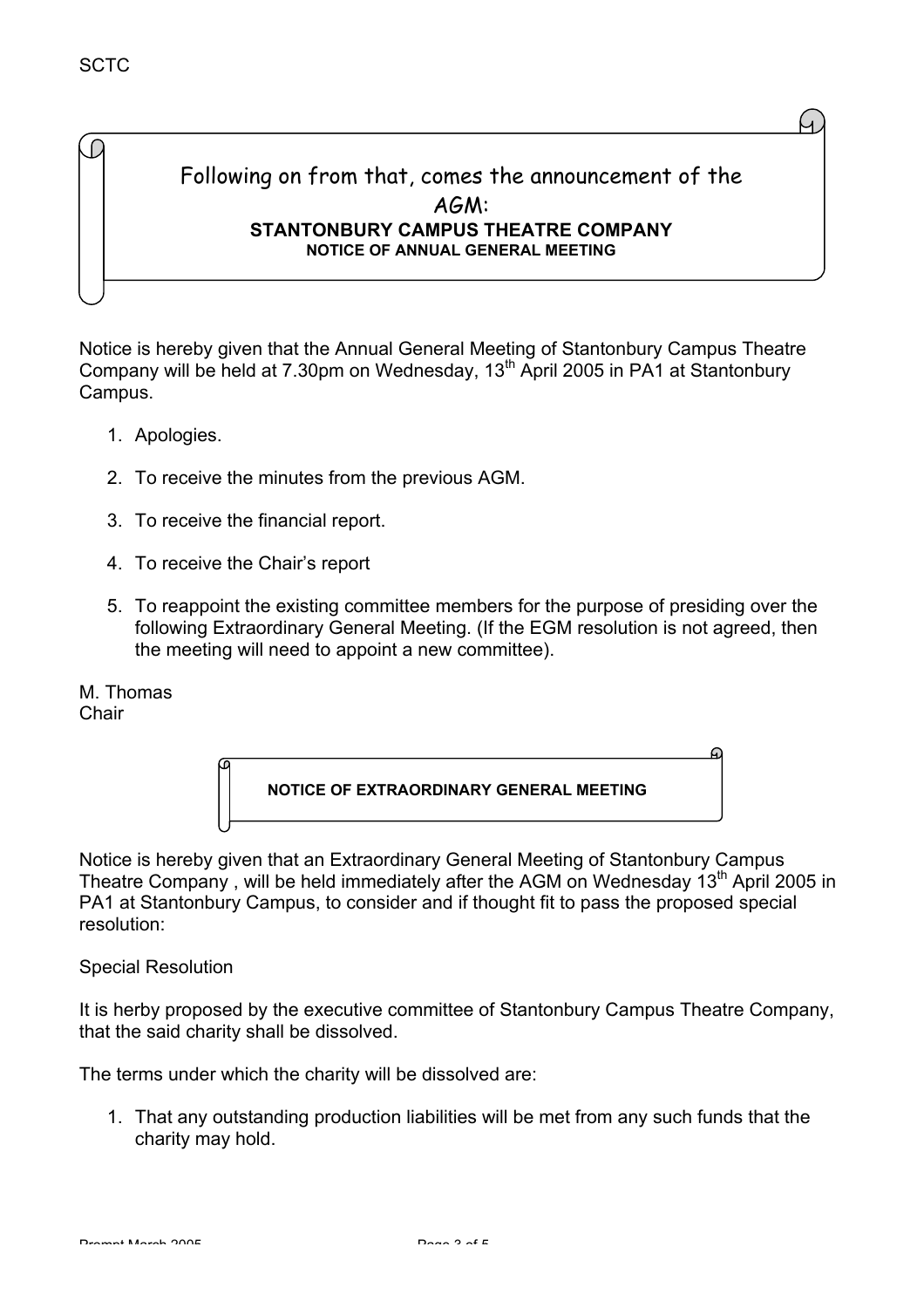#### **SCTC**

- 2. That any physical assets belonging to the charity will be disposed of under the discretion of the acting executive committee. Any funds generated from such disposal shall be used to meet production liabilities (term 1), refund patrons (term 3), transferred to another charity (term 4).
- 3. Any remaining funds after clearing such production liabilities remaining to SCTC (Term 1) will be used to offer patrons of the charity a refund of their membership should they so wish. Patrons will have a period of twenty-one days in which to request such a refund from the date of the approval of this resolution.
- 4. Any remaining funds will be transferred to a suitable charity operating locally within the Milton Keynes area with the purpose of promoting dramatic arts. The acting executive committee will undertake such transfer within a period of two calendar months from the date of the approval of this resolution.
- 5. That the website will be kept "live" indicating the history of SCTC for whatsoever period it can without the occurrence of further cost.

M. Thomas **Chair** 

# And finally, news of another production, coming from Pepper's Ghost, one of the "offspring" of SCTC, under the enthusiastic and talented leadership of Rosemary Hill:

The Caretaker" was the play that made Harold Pinter's name when it was first performed at the Arts Theatre, London in 1960, and it remains probably his most famous. The play has always been regarded as remarkable because of the central role of Davies the tramp. Never in the English theatre has such a lowly figure taken centre stage and been realized with such vivid perception.

"The Caretaker" might be seen as presenting a very bleak vision of the isolation of mid century urban man. All three characters are to an extent alienated from society in general. They are deeply affected by factors beyond their control. In their different ways they are all surviving with a degree of courage in the face of circumstances which are, in the main, oppressive. Davies is certainly in part responsible for his rejection at the end of the play. He has been offered security by Aston but out of ignorance and selfishness he loses this opportunity and is cast out. The nameless and faceless authorities that frighten Davies and keep him on the move have also damaged Aston. His narrative account of the forced electric shock treatment in hospital is a gruesome account of an "official" assault on a helpless individual. Aston too has been dumped and left to look after himself. He has become a recluse and is as much cut off from society as Davies. The third character, Mick, is better able to look after himself, but is also a disturbed individual. All three are lonely and isolated. They are unable to communicate effectively, however hard they try. This lasting impression of the play, of characters isolated in an unsympathetic, violent and unsupportive environment, is a disturbing comment on 1950's England.

 Contact Madcap for further information: 01908 320179: We accept all major credit and debit cards. You can also make reservations by phone and tickets will be held for 48 hours